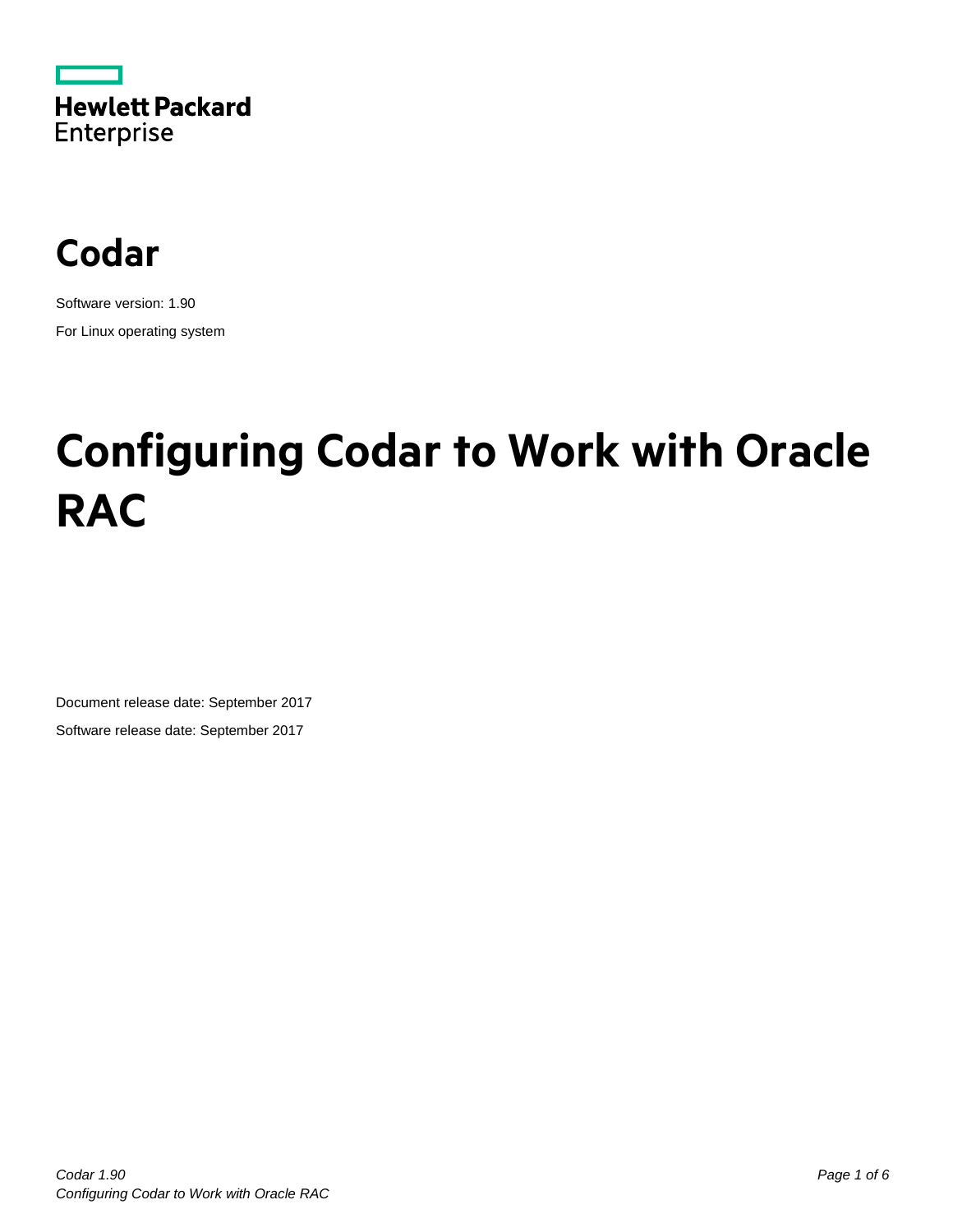## <span id="page-1-0"></span>Legal notices

#### Warranty

The only warranties for Hewlett Packard Enterprise products and services are set forth in the express warranty statements accompanying such products and services. Nothing herein should be construed as constituting an additional warranty. Hewlett Packard Enterprise shall not be liable for technical or editorial errors or omissions contained herein. The information contained herein is subject to change without notice.

#### Restricted rights legend

Confidential computer software. Valid license from Hewlett Packard Enterprise required for possession, use or copying. Consistent with FAR 12.211 and 12.212, Commercial Computer Software, Computer Software Documentation, and Technical Data for Commercial Items are licensed to the U.S. Government under vendor's standard commercial license.

#### Copyright notice

© Copyright 2010-16 Hewlett Packard Enterprise Development LP

#### Trademark notices

Adobe® is a trademark of Adobe Systems Incorporated.

Microsoft® and Windows® are U.S. registered trademarks of Microsoft Corporation.

Oracle and Java are registered trademarks of Oracle and/or its affiliates.

UNIX® is a registered trademark of The Open Group.

RED HAT READY™ Logo and RED HAT CERTIFIED PARTNER™ Logo are trademarks of Red Hat, Inc.

The OpenStack word mark and the Square O Design, together or apart, are trademarks or registered trademarks of OpenStack Foundation in the United States and other countries, and are used with the OpenStack Foundation's permission.

#### Documentation updates

To check for recent updates or to verify that you are using the most recent edition of a document, go to the following URL and sign-in or register: [https://softwaresupport.hpe.com.](https://softwaresupport.hpe.com./)

Select Manuals from the Dashboard menu to view all available documentation. Use the search and filter functions to find documentation, whitepapers, and other information sources.

You will also receive updated or new editions if you subscribe to the appropriate product support service. Contact your Hewlett Packard Enterprise sales representative for details.

#### Support

Visit the Hewlett Packard Enterprise Software Support Online web site a[t https://softwaresupport.hpe.com.](https://softwaresupport.hpe.com/)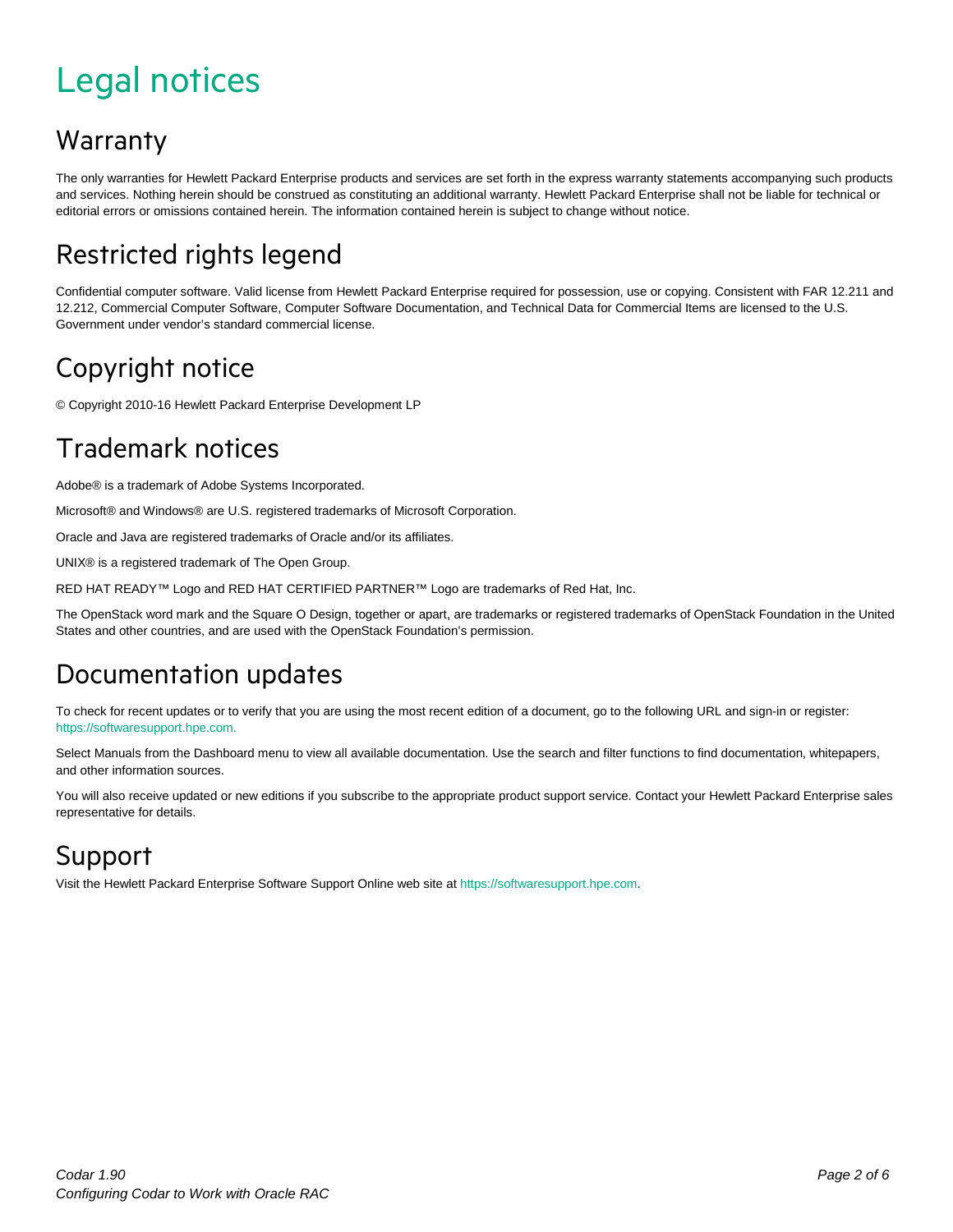# **Contents**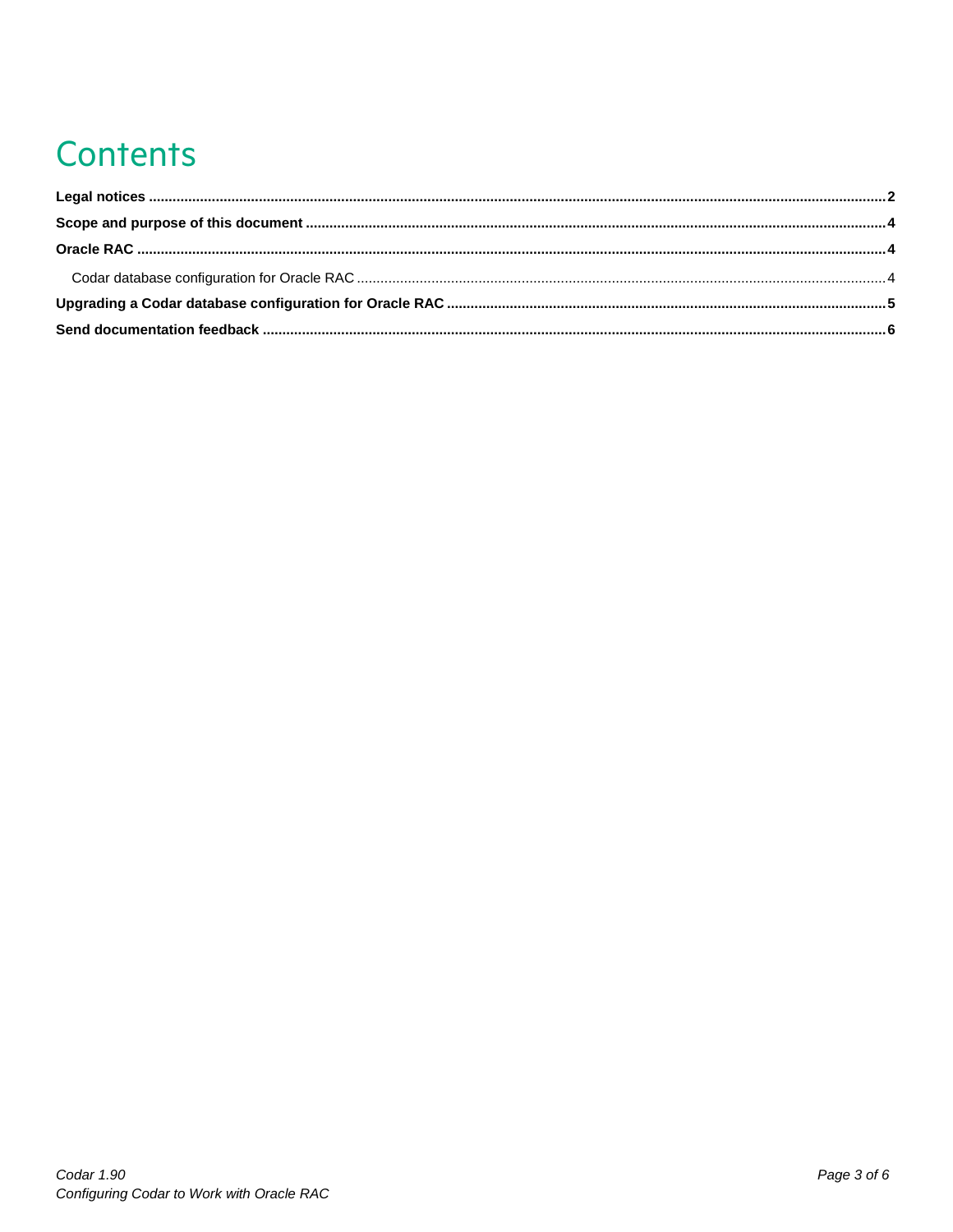### <span id="page-3-0"></span>Scope and purpose of this document

Enterprise applications such as HPE Codar are usually deployed in high-availability database environments. This document describes Oracle Real Application Clusters (Oracle RAC) configuration for Codar. This document does not cover how to install Codar nor how to install and configure Oracle RAC.

**Note**: In this document, path names begin with the CSA home directory, CSA\_HOME, referring to the directory in which Codar is installed. Even though path names appear in Linux format, they apply to both Windows and Linux.

### <span id="page-3-1"></span>Oracle RAC

Oracle RAC provides clustering and high availability for Oracle database environments. In an Oracle RAC environment, two or more database instances concurrently access a single database. A typical Oracle RAC environment includes the instances running on different physical machines with a Single Client Access Name (SCAN) that allows clients to access the database using a single hostname/IP address, instead of specifying the hostnames/IP addresses for each of the instances in the connection URL.

### <span id="page-3-2"></span>Codar database configuration for Oracle RAC

**Note:** Settings described in this chapter 'Codar database configuration for Oracle RAC' are optional. Using Single Client Access Name (SCAN) described in the above chapter Oracle RAC could be commonly sufficient.

To configure Codar to work with Oracle RAC:

1. Install Codar. In the screen that asks for database information, for the database hostname, enter the SCAN or hostname/IP address of one of the nodes allocated for the SCAN.

If this information is not correct, the installer is not able to connect to the database and installation cannot proceed until this issue is resolved.

2. After installing Codar, navigate to the configuration file. This file is located at:

CSA\_HOME/jboss-as/standalone/configuration/standalone.xml

**Note:** Changing the URL style is not mandatory and the user should use it to fine-tune the database connection.

- 3. Before modifying the standalone.xml file, back up the file by making a copy of it.
- 4. Find the section that configures the Codar datasource. An example is shown below:

```
<!-- idm datasource setup -->
<datasource jndi-name="java:jboss/datasources/idmDS" pool-name="OracleDS">
<connection-url>jdbc:oracle:thin:@ //<SCAN_hostname>:1521/<servicename></connection-url>
<!-- csa datasource setup -->
<datasource jndi-name="java:jboss/datasources/csaDS" pool-name="OracleDS">
```
- <connection-url>jdbc:oracle:thin:@//*<SCAN\_hostname>:1521/<servicename>*</connection-url>
- 5. To fine-tune the connection parameters, replace the <connection-url> element with your desired value for both csaDS and idmDS datasources. For example, you can use following connection-url (replace the highlighted text with appropriate values).:

**Note:** The replacement is optional and this connection string is only an example, so you can reformulate the description.

```
<connection-url>
jdbc:oracle:thin:@(DESCRIPTION=(LOAD_BALANCE=on)(ADDRESS=(PROTOCOL=TCP)
(HOST=<SCAN_hostname>)(PORT=<port>))(CONNECT_DATA=(SERVICE_NAME=<servicename>)
(FAILOVER_MODE=(TYPE=SELECT)(METHOD=BASIC)(RETRIES=10)(DELAY=5)))) 
</connection-url>
```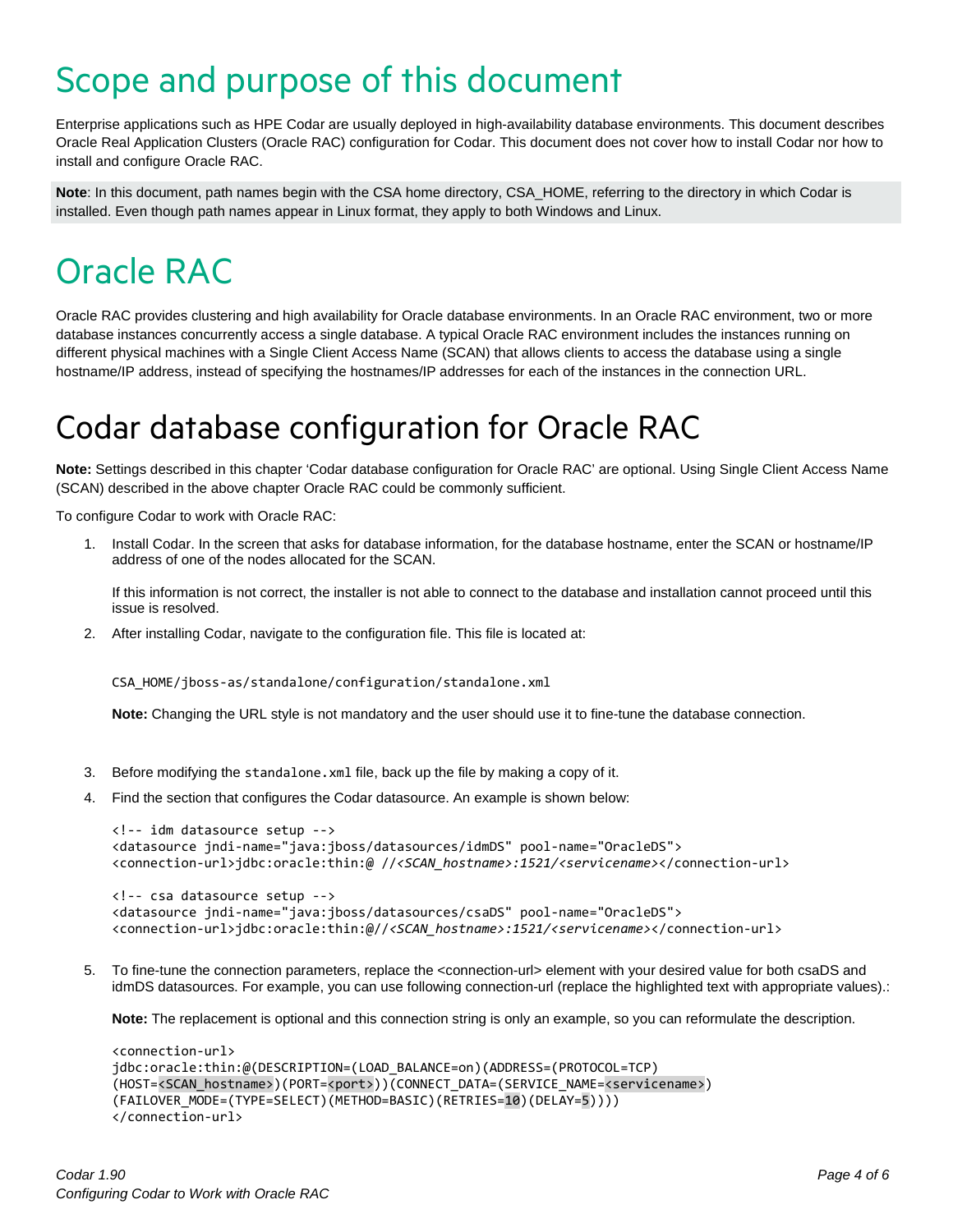# <span id="page-4-0"></span>Upgrading a Codar database configuration for Oracle **RAC**

After upgrading Codar to version 1.81, you can manually reconfigure Codar to work with Oracle RAC by completing the tasks described in th[e Codar database configuration for Oracle RAC](#page-3-2) section.